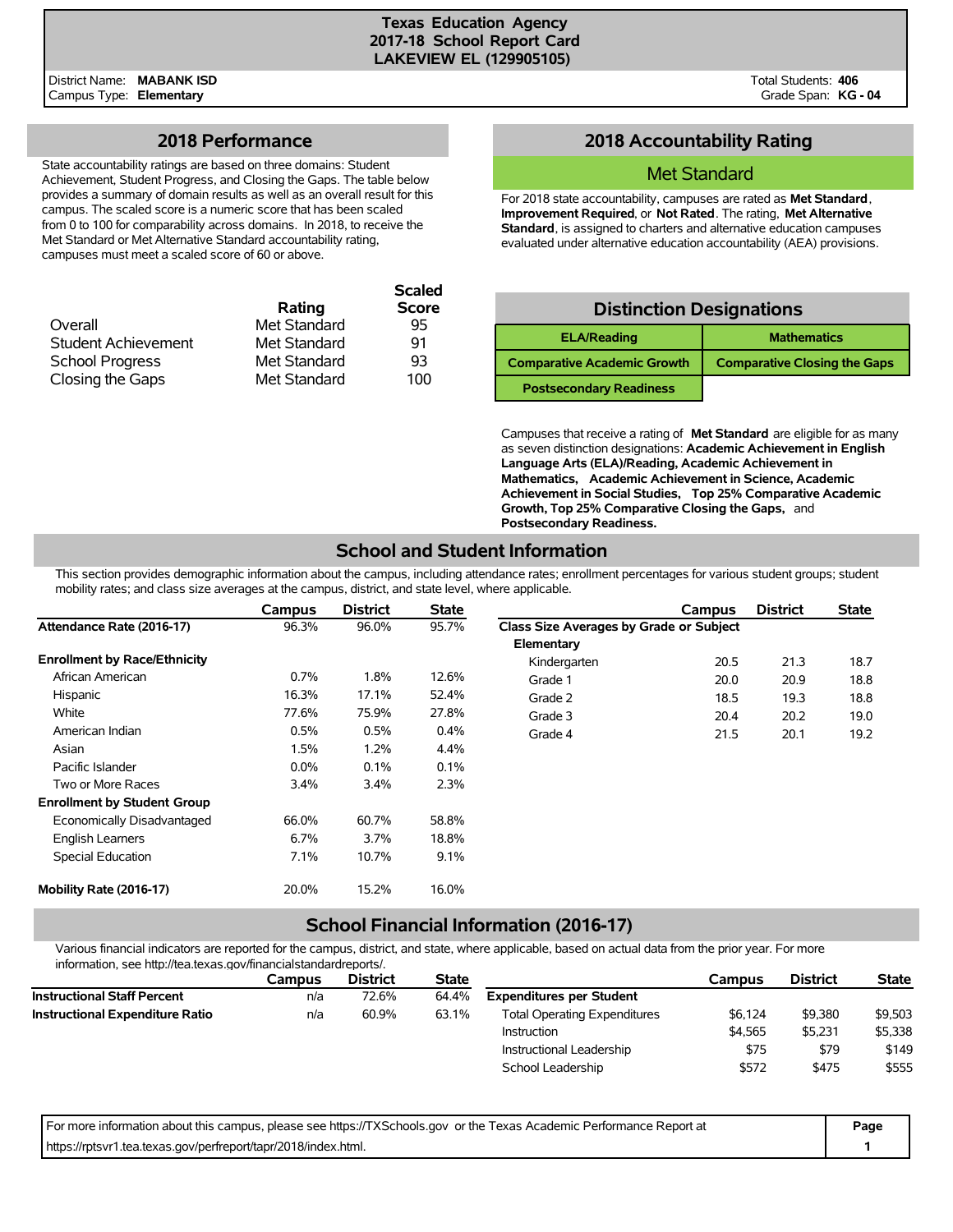|                                                                                |      |              |                 |     |                          |              |       |          |        |                          | Two or |               |
|--------------------------------------------------------------------------------|------|--------------|-----------------|-----|--------------------------|--------------|-------|----------|--------|--------------------------|--------|---------------|
|                                                                                |      |              |                 |     | African                  |              |       | American |        | <b>Pacific</b>           | More   | Econ          |
|                                                                                |      | <b>State</b> | <b>District</b> |     | Campus American Hispanic |              | White | Indian   | Asian  | Islander                 | Races  | <b>Disadv</b> |
| STAAR Performance Rates at Approaches Grade Level or Above (All Grades Tested) |      |              |                 |     |                          |              |       |          |        |                          |        |               |
| All Subjects                                                                   | 2018 | 77%          | 85%             | 88% | *                        | 87%          | 87%   | ∗        |        |                          | 93%    | 83%           |
|                                                                                | 2017 | 75%          | 83%             | 87% | $\ast$                   | 82%          | 87%   | $\ast$   | $\ast$ | $\overline{\phantom{a}}$ | 85%    | 84%           |
| Reading                                                                        | 2018 | 74%          | 81%             | 88% | $\ast$                   | 93%          | 87%   |          |        | $\blacksquare$           | $\ast$ | 84%           |
|                                                                                | 2017 | 72%          | 80%             | 84% | $\ast$                   | 78%          | 85%   |          | $\ast$ | $\overline{a}$           | $\ast$ | 82%           |
| Mathematics                                                                    | 2018 | 81%          | 93%             | 96% | $\ast$                   | 97%          | 96%   |          |        | $\overline{a}$           | $\ast$ | 95%           |
|                                                                                | 2017 | 79%          | 89%             | 93% | $\ast$                   | 91%          | 93%   | $\ast$   | $\ast$ |                          | $\ast$ | 91%           |
| Writing                                                                        | 2018 | 66%          | 72%             | 69% | $\ast$                   | 59%          | 69%   | $\ast$   |        | $\overline{\phantom{a}}$ | $\ast$ | 56%           |
|                                                                                | 2017 | 67%          | 74%             | 79% | $\ast$                   | $\pmb{\ast}$ | 80%   |          | $\ast$ |                          | $\ast$ | 77%           |
| STAAR Performance Rates at Meets Grade Level or Above (All Grades Tested)      |      |              |                 |     |                          |              |       |          |        |                          |        |               |
| All Subjects                                                                   | 2018 | 48%          | 56%             | 63% | *                        | 56%          | 65%   | $\ast$   |        | $\overline{\phantom{a}}$ | 47%    | 53%           |
|                                                                                | 2017 | 45%          | 52%             | 59% | $\ast$                   | 42%          | 62%   |          | $\ast$ | $\overline{\phantom{a}}$ | 69%    | 54%           |
| Reading                                                                        | 2018 | 46%          | 51%             | 59% | $\ast$                   | 48%          | 63%   |          |        | $\overline{\phantom{a}}$ | $\ast$ | 51%           |
|                                                                                | 2017 | 44%          | 51%             | 54% | $\ast$                   | 35%          | 57%   | $\ast$   | $\ast$ | $\overline{a}$           | $\ast$ | 49%           |
| Mathematics                                                                    | 2018 | 50%          | 65%             | 75% | $\ast$                   | 76%          | 75%   | $\ast$   |        | $\overline{\phantom{a}}$ | $\ast$ | 67%           |
|                                                                                | 2017 | 46%          | 56%             | 68% | $\ast$                   | 61%          | 70%   | $\ast$   | $\ast$ |                          | $\ast$ | 63%           |
| Writing                                                                        | 2018 | 41%          | 47%             | 46% | $\ast$                   | 35%          | 49%   | $\ast$   | ÷,     | $\overline{\phantom{a}}$ | $\ast$ | 30%           |
|                                                                                | 2017 | 36%          | 40%             | 52% | $\ast$                   | $\ast$       | 56%   |          | $\ast$ |                          | $\ast$ | 44%           |
| STAAR Performance Rates at Masters Grade Level (All Grades Tested)             |      |              |                 |     |                          |              |       |          |        |                          |        |               |
| All Subjects                                                                   | 2018 | 22%          | 24%             | 34% | $\ast$                   | 32%          | 35%   | $\ast$   |        |                          | 33%    | 28%           |
|                                                                                | 2017 | 20%          | 21%             | 35% | $\ast$                   | 21%          | 37%   | $\ast$   | $\ast$ | $\overline{\phantom{a}}$ | 38%    | 31%           |
| Reading                                                                        | 2018 | 19%          | 20%             | 39% | $\ast$                   | 34%          | 40%   | ∗        | ٠      | $\blacksquare$           | $\ast$ | 31%           |
|                                                                                | 2017 | 19%          | 19%             | 33% | *                        | 26%          | 35%   | *        | $\ast$ | $\overline{a}$           | $\ast$ | 32%           |
| <b>Mathematics</b>                                                             | 2018 | 24%          | 31%             | 38% | $\ast$                   | 31%          | 39%   | ∗        | ٠      | $\overline{\phantom{a}}$ | $\ast$ | 31%           |
|                                                                                | 2017 | 22%          | 27%             | 45% | *                        | 26%          | 48%   | $\ast$   | $\ast$ |                          | $\ast$ | 40%           |
| Writing                                                                        | 2018 | 13%          | 12%             | 19% | $\ast$                   | 29%          | 17%   | $\ast$   | ÷,     | $\overline{a}$           | $\ast$ | 16%           |
|                                                                                | 2017 | 11%          | 11%             | 17% | $\ast$                   | $\ast$       | 20%   |          | $\ast$ |                          | $\ast$ | 10%           |
| Academic Growth Score (All Grades Tested)                                      |      |              |                 |     |                          |              |       |          |        |                          |        |               |
| All Subjects                                                                   | 2018 | 69           | 71              | 87  | $\ast$                   | 79           | 88    | $\ast$   |        |                          | 83     | 84            |
| Reading                                                                        | 2018 | 69           | 66              | 79  | $\ast$                   | 69           | 81    | $\ast$   |        |                          | $\ast$ | 77            |
| <b>Mathematics</b>                                                             | 2018 | 70           | 76              | 94  | $\ast$                   | 88           | 96    | $\ast$   |        |                          | $\ast$ | 91            |

For more information about this campus, please see https://TXSchools.gov or the Texas Academic Performance Report at **Page**

https://rptsvr1.tea.texas.gov/perfreport/tapr/2018/index.html. **2**

'?' Indicates that the data for this item were statistically improbable, or were reported outside a reasonable range. '' Indicates zero observations reported for this group.

'\*' Indicates results are masked due to small numbers to protect student confidentiality. Moreover, the this group in/a' Indicates data reporting is not applicable for this group.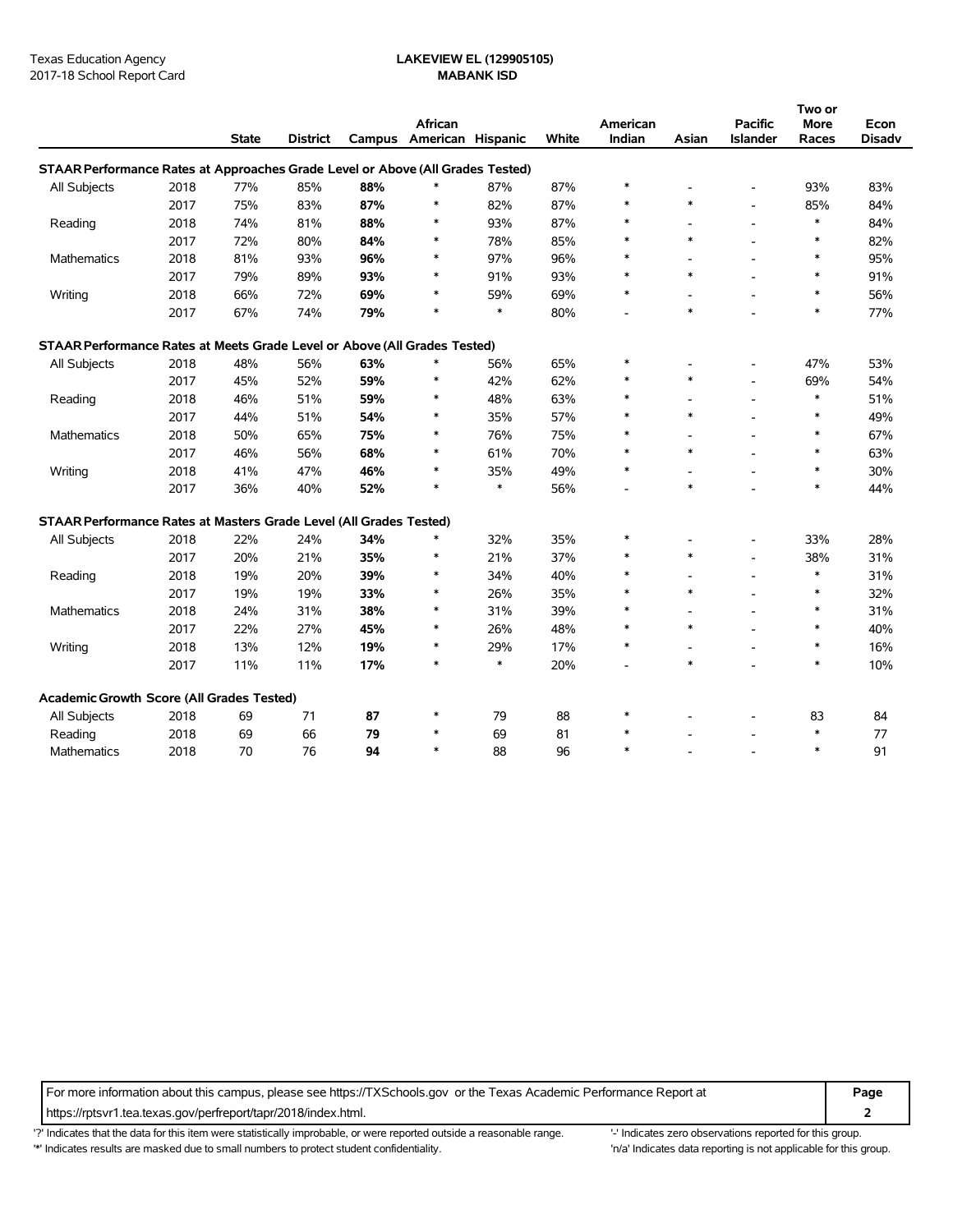|                                                |      | African      |          |                          |                          |        |        | American                 |       | <b>Pacific</b>           | Two or<br><b>More</b>    | Econ          |
|------------------------------------------------|------|--------------|----------|--------------------------|--------------------------|--------|--------|--------------------------|-------|--------------------------|--------------------------|---------------|
|                                                |      | <b>State</b> | District | Campus American Hispanic |                          |        | White  | Indian                   | Asian | <b>Islander</b>          | Races                    | <b>Disadv</b> |
| Progress of Prior-Year Non-Proficient Students |      |              |          |                          |                          |        |        |                          |       |                          |                          |               |
| Sum of Grades 4-8                              |      |              |          |                          |                          |        |        |                          |       |                          |                          |               |
| Reading                                        | 2018 | 38%          | 45%      | 73%                      | $\overline{\phantom{0}}$ | $\ast$ | 77%    | $\overline{\phantom{a}}$ | -     | $\overline{\phantom{0}}$ | $\overline{\phantom{a}}$ | 64%           |
|                                                | 2017 | 35%          | 44%      | $\star$                  | $\overline{\phantom{a}}$ | $\ast$ | $\ast$ | $\overline{\phantom{0}}$ | ۰.    | -                        | $\overline{\phantom{0}}$ | $\ast$        |
| <b>Mathematics</b>                             | 2018 | 47%          | 71%      | 86%                      | $\overline{\phantom{a}}$ | -      | 86%    | $\overline{\phantom{0}}$ | -     | -                        | $\overline{\phantom{0}}$ | $\ast$        |
|                                                | 2017 | 43%          | 56%      | 50%                      | $\overline{\phantom{a}}$ | $\ast$ | 56%    | $\overline{\phantom{a}}$ | -     | $\overline{\phantom{a}}$ | $\overline{\phantom{a}}$ | $\ast$        |

For more information about this campus, please see https://TXSchools.gov or the Texas Academic Performance Report at **Page** https://rptsvr1.tea.texas.gov/perfreport/tapr/2018/index.html. **3**

'?' Indicates that the data for this item were statistically improbable, or were reported outside a reasonable range. "Indicates zero observations reported for this group. '\*' Indicates results are masked due to small numbers to protect student confidentiality. 
"n/a' Indicates data reporting is not applicable for this group.